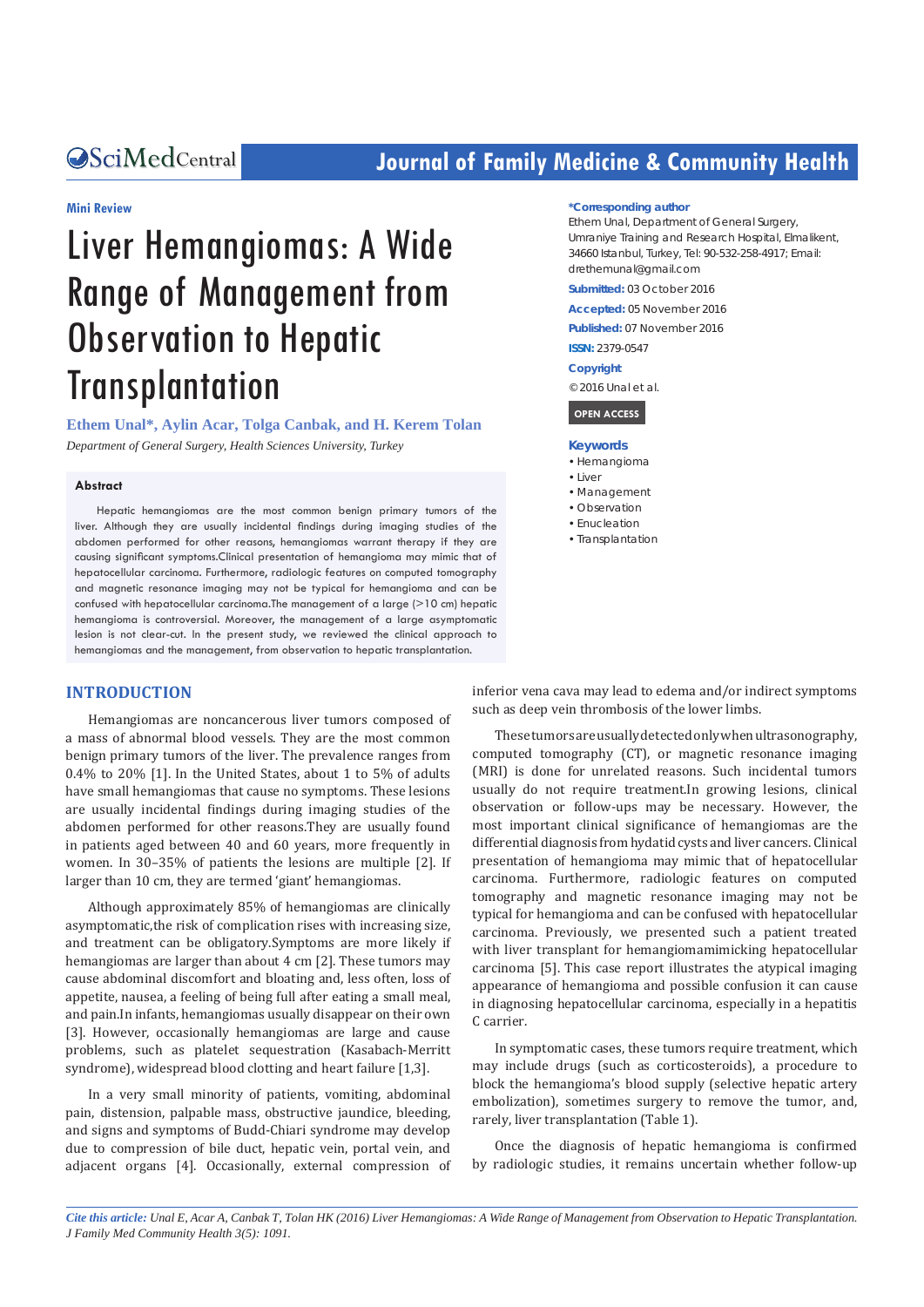### **OSciMedCentral**

| <b>Table 1:</b> Updated clinical approach to liver hemangiomas.   |
|-------------------------------------------------------------------|
| Clinical observation                                              |
| Medication (corticosteroids, growth factor and kinase inhibitors) |
| Radiofrequency ablation                                           |
| Hepatic irradiation                                               |
| Arterial embolization                                             |
| Enucleation                                                       |
| Hepatic resection (segmentectomy, lobectomy, hepatectomy)         |
| Liver transplantation                                             |

radiologic studies are warranted to reassess the size of the tumor. In our practice, patients typically undergo ultrasonography at 6 months and at 12 months after the initial diagnosis. Providing that no change in hemangioma size has occurred, long-term followup radiologic studies are probably not necessary.However, there are a number of important exceptions to this practice. Patients who are undergoing treatment with estrogens or have become pregnant may require follow-up imaging studies. Finally, patients with large hemangiomas (ie, >10 cm) may deserve long-term follow-up radiologic studies, perhaps annually, because of their probable increased risk of complications and a possibility of intraabdominal rupture [6,7].

Until relatively recently, no medical therapy capable of reducing the size of hepatic hemangiomas had been described, other than corticosteroids. A case report in 2008 demonstrated reduction in the size of hepatic hemangiomas in a patient treated for colon cancer [8]. The patient had received bevacizumab, a monoclonal antibody capable of inhibiting the activity of vascular endothelial growth factor (VEGF). Sorafenib, a multikinase inhibitor, was used in the management of a 76-year-old man with a giant cavernous hemangioma measuring more than 20 cm in diameter [9]. Tumor volume has shown to be decreased significantly.

Surgical resection may not be possible in certain cases because of the patient's comorbidities. Arterial embolization is an option in such circumstances. Branches of the hepatic artery can be embolized with polyvinyl alcohol and other substances. A recent report described 27 patients with symptomatic giant hemangiomas who underwent successful embolization with bleomycin mixed with lipiodol [10]. Embolization results in shrinking of the tumor, thereby minimizing the risk of complications.Other minimally invasive therapies for hepatic hemangioma include radiofrequency ablation and hepatic irradiation, as studied in some limited case series [3,11].

Surgical treatment may be appropriate in cases of rapidly growing tumors [12]. Surgery may also be warranted in cases where a hepatic hemangioma cannot be differentiated from hepatic malignancy on imaging studies.Traditionally, surgical resection and surgical enucleation are the treatments of choice.Orthotopic liver transplantation has been performed as treatment in rare circumstances [13,14]. On the other hand, it has been reported that liver with hemangiomas could be used as allograft in liver transplantation settings [15]. The use of the liver allograft with hemangiomas can be remarkable strategy to reduce the problem of organ shortage without any unfavorable consequences in both living donor and recipient. In a case report of Onishi et al, successful adult-to-adult living donor liver transplantation was performed using liver allograft after the resection of hemangioma [15].

The classic indications for either surgery are the relief of symptoms due to the hemangioma or the treatment of a spontaneously ruptured hemangioma. The latter event is potentially life-threatening. However, emergent surgical resection of the ruptured hemangioma is associated with a high mortality rate. The priority in a patient with a ruptured hepatic hemangioma is hemodynamic stabilization. Once the patient is stabilized, formal surgical resection of the hepatic hemangioma can be performed.

The management of a large (ie, >10 cm) hepatic hemangioma is controversial. Certainly, large symptomatic hemangiomas should undergo treatment. However, the management of a large asymptomatic lesion is not clear-cut. Some surgeons have advocated resection of such lesions because of the potential risk of spontaneous rupture, intratumoral hemorrhage, or high-output congestive heart failure [16]. However, recent literature does not support a routine resection for silent large hemangiomas since the rate of complications is quite low.

The size and location of a lesion will influence the surgeon's decision to perform either a formal segmental resection of the hemangioma or an enucleation of the hemangioma. Typically, these procedures are performed using an open approach, but laparoscopic surgery can be performed in some cases [17]. Hepatic lobectomy may be necessary in the case of large lesions.In general, surgical resection is safe and is well tolerated by patients. Large series have not reported mortality and postoperative morbidity is minimal.Orthotopic liver transplantationis occasionally offered to symptomatic patients with large or diffuse lesions. Several cases have now been reported in the medical literature [13,14]. However, we do not recommend such a big surgery for a benign lesion except an accompanying cirrhotic disease or a diagnostic uncertainity in differencial diagnosis from a hepatic carcinoma.

#### **REFERENCES**

- 1. [Belghiti J, Cauchy F, Paradis V, Vilgrain V. Diagnosis and management](http://www.nature.com/nrgastro/journal/v11/n12/full/nrgastro.2014.151.html)  [of solid benign liver lesions. Nat Rev Gastroenterol Hepatol. 2014; 11:](http://www.nature.com/nrgastro/journal/v11/n12/full/nrgastro.2014.151.html)  [737-749.](http://www.nature.com/nrgastro/journal/v11/n12/full/nrgastro.2014.151.html)
- 2. [ChandraBose K, Ramanujam A, Muthu Y. Enucleation of a giant](https://www.hindawi.com/journals/cris/2015/234767/)  [hemangioma of liver: Old school revisited. Case Rep Surg. 2015; 2015:](https://www.hindawi.com/journals/cris/2015/234767/)  [234767.](https://www.hindawi.com/journals/cris/2015/234767/)
- 3. [Toro A, Mahfouz AE, Ardiri A, Malaguarnera M, Malaguarnera G,](https://www.ncbi.nlm.nih.gov/pubmed/24927603)  [Loria F. What is changing in indications and treatment of hepatic](https://www.ncbi.nlm.nih.gov/pubmed/24927603)  [hemangiomas. A review. Ann Hepatol. 2014; 13: 327-339.](https://www.ncbi.nlm.nih.gov/pubmed/24927603)
- 4. [Akbulut S, Yilmaz M, Kahraman A, Yilmaz S. Bilateral lower limb](https://www.ncbi.nlm.nih.gov/pubmed/23971776)  [edema caused by compression of the retrohepatic inferior vena cava](https://www.ncbi.nlm.nih.gov/pubmed/23971776)  [by a giant hepatichemangioma. Int Surg. 2013; 98: 229-233.](https://www.ncbi.nlm.nih.gov/pubmed/23971776)
- 5. [Unal E, Francis F, Aquino A, Xu R, Morgan G, Teperman L. Liver](https://www.ncbi.nlm.nih.gov/pubmed/21967263)  [transplant for mixed capillary-cavernous hemangioma masquerading](https://www.ncbi.nlm.nih.gov/pubmed/21967263)  [as hepatocellular carcinoma in a patient with hepatocellular](https://www.ncbi.nlm.nih.gov/pubmed/21967263)  [carcinoma. Exp Clin Transplant. 2011; 9: 344-348.](https://www.ncbi.nlm.nih.gov/pubmed/21967263)
- 6. [Zhang W, Huang ZY, Ke CS, Wu C, Zhang ZW, Zhang BX, et al. Surgical](https://www.ncbi.nlm.nih.gov/pmc/articles/PMC4602926/)  [treatment of giant liver hemangioma larger than 10 cm: A single](https://www.ncbi.nlm.nih.gov/pmc/articles/PMC4602926/)  [center's experience with 86 patients.Medicine \(Baltimore\). 2015; 94:](https://www.ncbi.nlm.nih.gov/pmc/articles/PMC4602926/)  [e1420.](https://www.ncbi.nlm.nih.gov/pmc/articles/PMC4602926/)

J Family Med Community Health 3(5): 1091 (2016) **2/3**